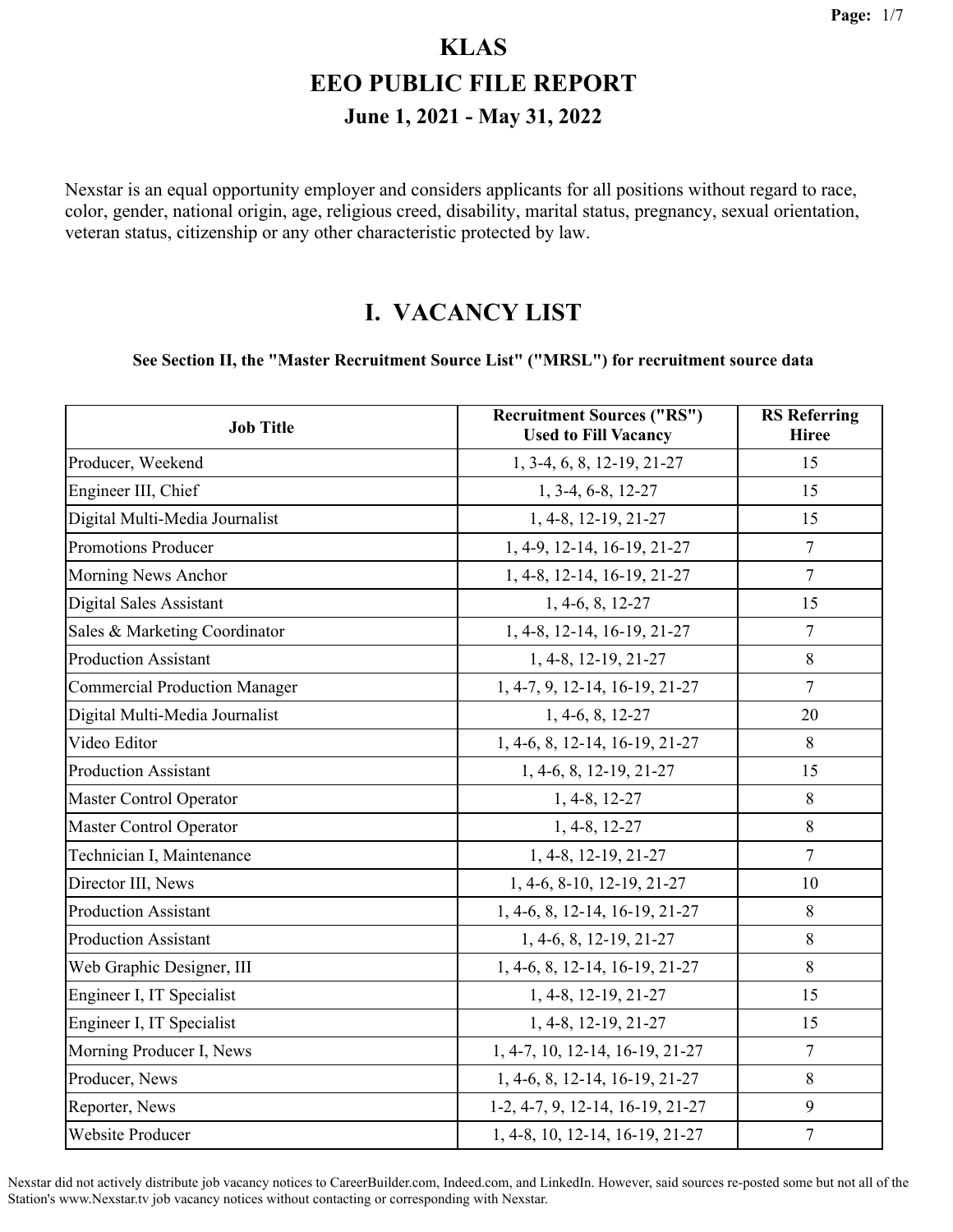Nexstar is an equal opportunity employer and considers applicants for all positions without regard to race, color, gender, national origin, age, religious creed, disability, marital status, pregnancy, sexual orientation, veteran status, citizenship or any other characteristic protected by law.

#### **I. VACANCY LIST**

#### **See Section II, the "Master Recruitment Source List" ("MRSL") for recruitment source data**

| <b>Job Title</b>                               | <b>Recruitment Sources ("RS")</b><br><b>Used to Fill Vacancy</b> | <b>RS</b> Referring<br><b>Hiree</b> |
|------------------------------------------------|------------------------------------------------------------------|-------------------------------------|
| Website Producer                               | 1, 4-7, 12-14, 16-19, 21-27                                      | 7                                   |
| Digital Reporter                               | 1, 4-6, 9, 12-14, 16-19, 21-27                                   | 9                                   |
| Director III, Creative Services                | 1, 4-7, 9, 12-19, 21-22, 24-27                                   | 9                                   |
| <b>Broadcast Technical Director (Weekends)</b> | 1, 4-8, 10, 12-14, 16-19, 21-22, 24-27                           | 7                                   |
| Digital Sales Specialist III                   | 1, 4-7, 9, 12-14, 16-19, 21-22, 24-27                            | 7                                   |
| Morning Producer I, News                       | 1, 4-7, 12-19, 21-22, 24-27                                      | 7                                   |
| Multi-Media Journalist - MMJ                   | 1, 4-6, 10, 12-19, 21-22, 24-27                                  | 10                                  |
| WEBSITE / SOCIAL MEDIA PRODUCER                | 1, 4-9, 12-14, 16-19, 21-22, 24-27                               | 8                                   |
| Multi-Media Journalist - MMJ                   | 1, 4-6, 9, 12-19, 21-22, 24-27                                   | 15                                  |
| Sales Assistant / Traffic Coordinator          | 1, 4-8, 12-14, 16-19, 21-22, 24-27                               | 7                                   |
| Morning Producer I, News                       | 1, 4-6, 11-14, 16-19, 21-22, 24-27                               | 11                                  |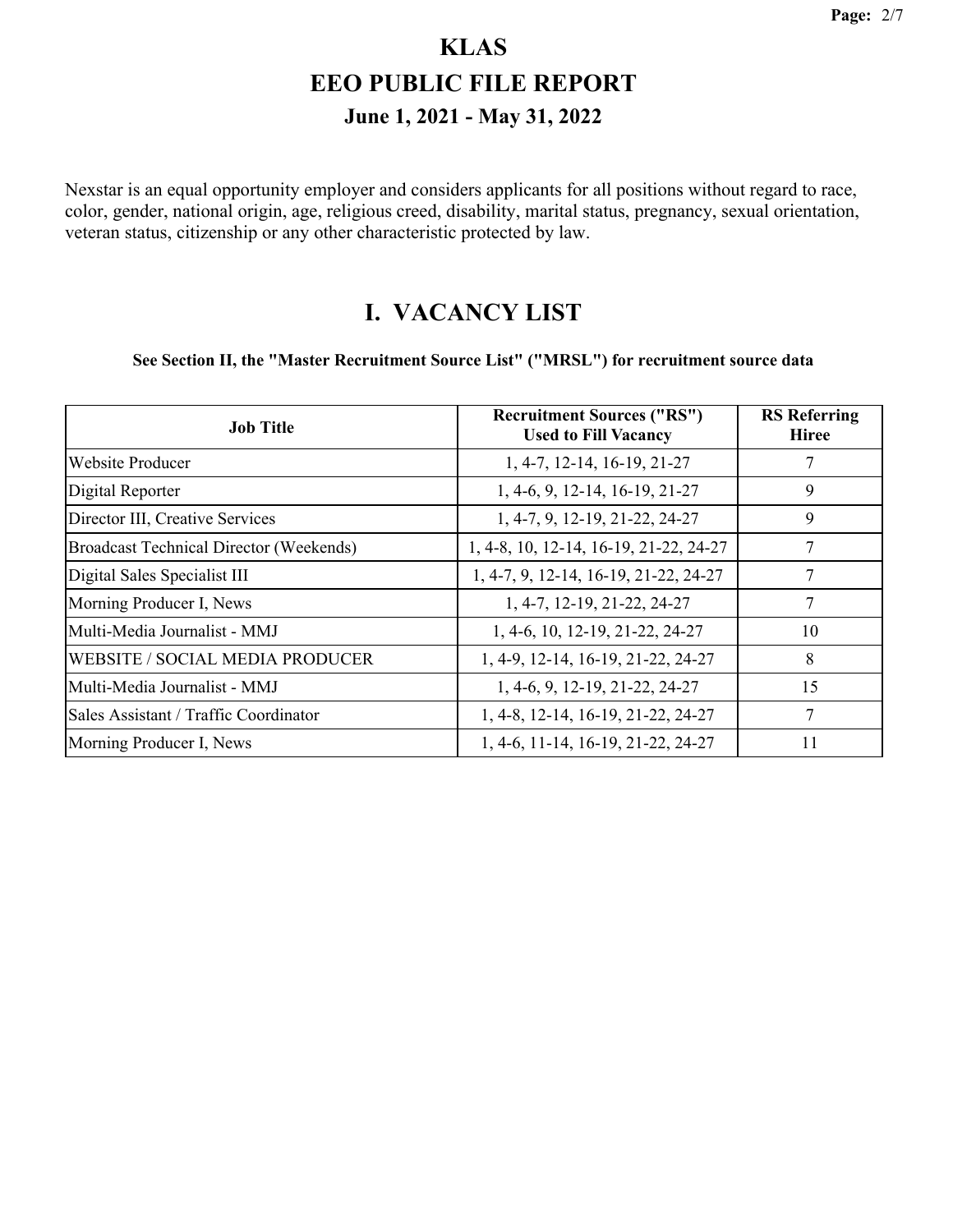| <b>RS</b><br><b>Number</b> | <b>RS</b> Information                                                                                                                                                                | <b>Source Entitled</b><br>to Vacancy<br><b>Notification?</b><br>(Yes/No) | <b>No. of Interviewees</b><br><b>Referred by RS</b><br>Over<br><b>Reporting Period</b> |
|----------------------------|--------------------------------------------------------------------------------------------------------------------------------------------------------------------------------------|--------------------------------------------------------------------------|----------------------------------------------------------------------------------------|
| $\mathbf{1}$               | Arizona State University- Walter Cronkite School of<br>Journalism<br>555 N. Central Avenue<br>Phoenix, Arizona 85004<br>Phone: 602-496-7430<br>Email: mike.wong@asu.edu<br>Mike Wong | N                                                                        | $\boldsymbol{0}$                                                                       |
| $\overline{2}$             | CareerBuilder.com                                                                                                                                                                    | ${\bf N}$                                                                | 1                                                                                      |
| 3                          | College of Southern Nevada<br>700 College Drive<br>Henderson, Nevada 89002<br>Phone: 702-651-3129<br>Email: ryan.rishling@csn.edu<br><b>Ryan Rishling</b>                            | N                                                                        | $\boldsymbol{0}$                                                                       |
| 4                          | College of Southern Nevada Charelston Campus<br>6375 W. Charelston Blvd.<br>Las Vegas, Nevada 89146<br>Phone: 702-651-5618<br>Email: michele.fogg@csn.edu<br>Michele Fogg            | N                                                                        | $\boldsymbol{0}$                                                                       |
| 5                          | College of Southern Nevada Cheyenne Campus<br>3200 E. Cheyenne Ave.<br>No. Las Vegas, Nevada 89030<br>Phone: 702-651-4144<br>Email: leanita.hughes@csn.edu<br>Leanita Hughes         | N                                                                        | $\boldsymbol{0}$                                                                       |
| 6                          | Emmy Job Bank<br>1697 Broadway Suite 404<br>New York, New York 10019<br>Phone: 212-586-8424<br><b>Station Website</b><br><b>Manual Posting</b>                                       | ${\bf N}$                                                                | $\boldsymbol{0}$                                                                       |
| $\overline{7}$             | Employee Referral                                                                                                                                                                    | ${\bf N}$                                                                | 32                                                                                     |
| 8                          | Indeed.com                                                                                                                                                                           | ${\bf N}$                                                                | 48                                                                                     |
| 9                          | <b>Internal Promotion</b>                                                                                                                                                            | ${\bf N}$                                                                | 15                                                                                     |
| 10                         | Intracompany Transfer                                                                                                                                                                | ${\bf N}$                                                                | 6                                                                                      |
| 11                         | Job Fair                                                                                                                                                                             | ${\bf N}$                                                                | 5                                                                                      |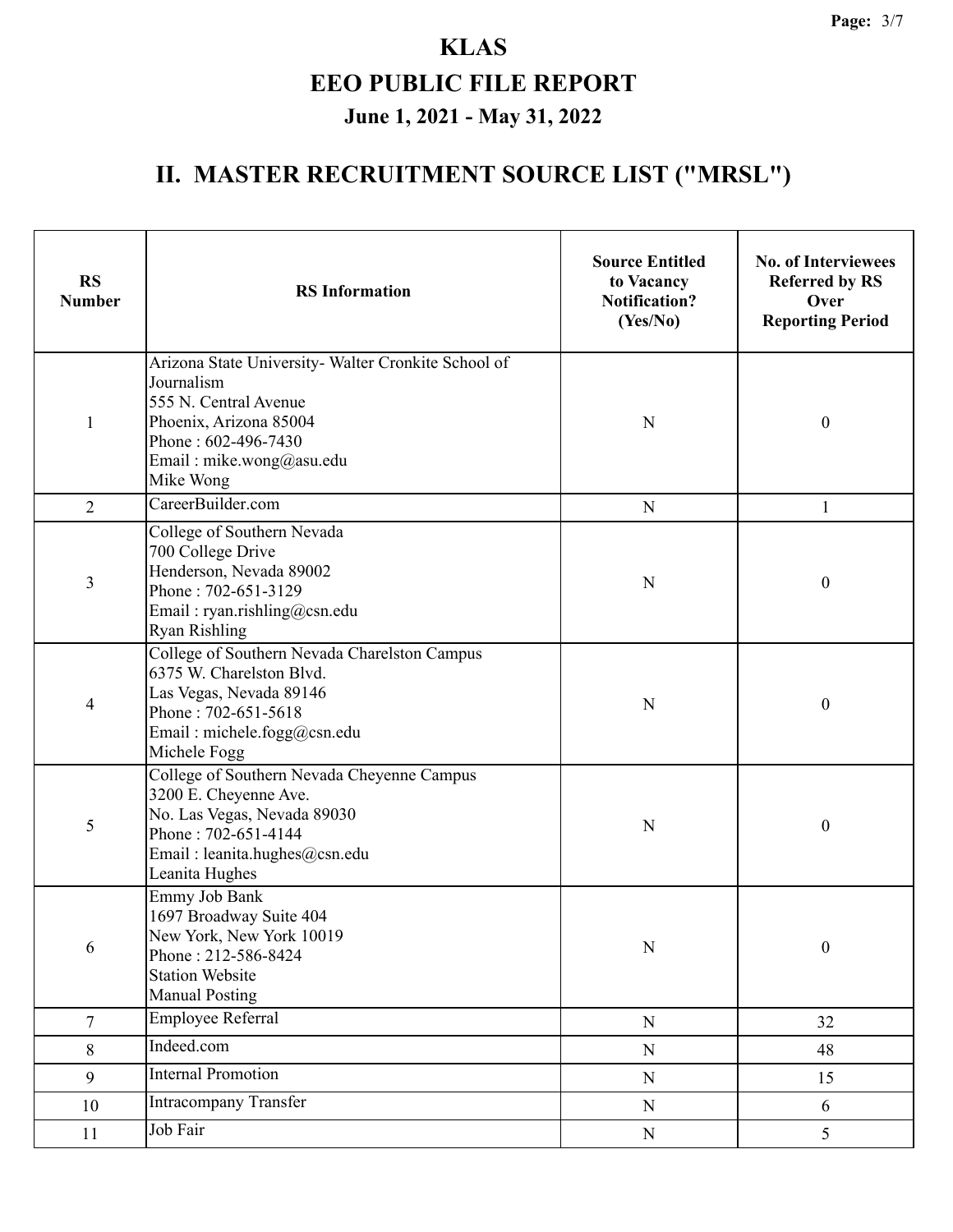| <b>RS</b><br><b>Number</b> | <b>RS</b> Information                                                                                                                                                                                                            | <b>Source Entitled</b><br>to Vacancy<br><b>Notification?</b><br>(Yes/No) | <b>No. of Interviewees</b><br><b>Referred by RS</b><br>Over<br><b>Reporting Period</b> |
|----------------------------|----------------------------------------------------------------------------------------------------------------------------------------------------------------------------------------------------------------------------------|--------------------------------------------------------------------------|----------------------------------------------------------------------------------------|
| 12                         | KLAS-TV On Air<br>3228 Channel 8 Drive<br>Las Vegas, Nevada 89109<br>Phone: 702-792-8816<br>Debbie Daniels<br><b>Manual Posting</b>                                                                                              | N                                                                        | 1                                                                                      |
| 13                         | Las Vegas Indian Center<br>2300 W. Bonanza Rd.<br>Las Vegas, Nevada 89106<br>Phone: 702-647-5842<br>Email: rulonpete@lvcoxmail.com<br>Rulon Pete                                                                                 | N                                                                        | $\boldsymbol{0}$                                                                       |
| 14                         | Latin Chamber of Commerce Community Foundation<br>300 North 13th Street<br>Las Vegas, Nevada 89101<br>Phone: 702-385-7367<br>Url:: https://lvlcc.starchapter.com/classifieds.php<br>Email: leonardo@lvlcc.com<br>Leonardo Macias | N                                                                        | $\boldsymbol{0}$                                                                       |
| 15                         | Linked In                                                                                                                                                                                                                        | N                                                                        | 27                                                                                     |
| 16                         | Nevada Broadcaster's Association<br>3900 Paradise Rd. Suite 279<br>Las Vegas, Nevada 89169<br>Phone: 702-794-4994<br>Email: jeanette@nevadabroadcasters.org<br>Diane Stauffer                                                    | N                                                                        | $\boldsymbol{0}$                                                                       |
| 17                         | Nevada Job Connect<br>3405 S Maryland Parkway<br>Las Vegas, Nevada 89169<br>Phone: 702.486.0134<br>Email: derick.jones@detr.nv.gov<br>Derick Jones                                                                               | N                                                                        | $\boldsymbol{0}$                                                                       |
| 18                         | Nevada Veterans' Employment and Training Service, U.S.<br>Department of Labor<br>2800 E. St. Louis Ave.<br>Las Vegas, Nevada 89104<br>Phone: 702-486-2883<br>Email: scheppard.james.a@dol.gov<br>James Sheppard                  | N                                                                        | $\boldsymbol{0}$                                                                       |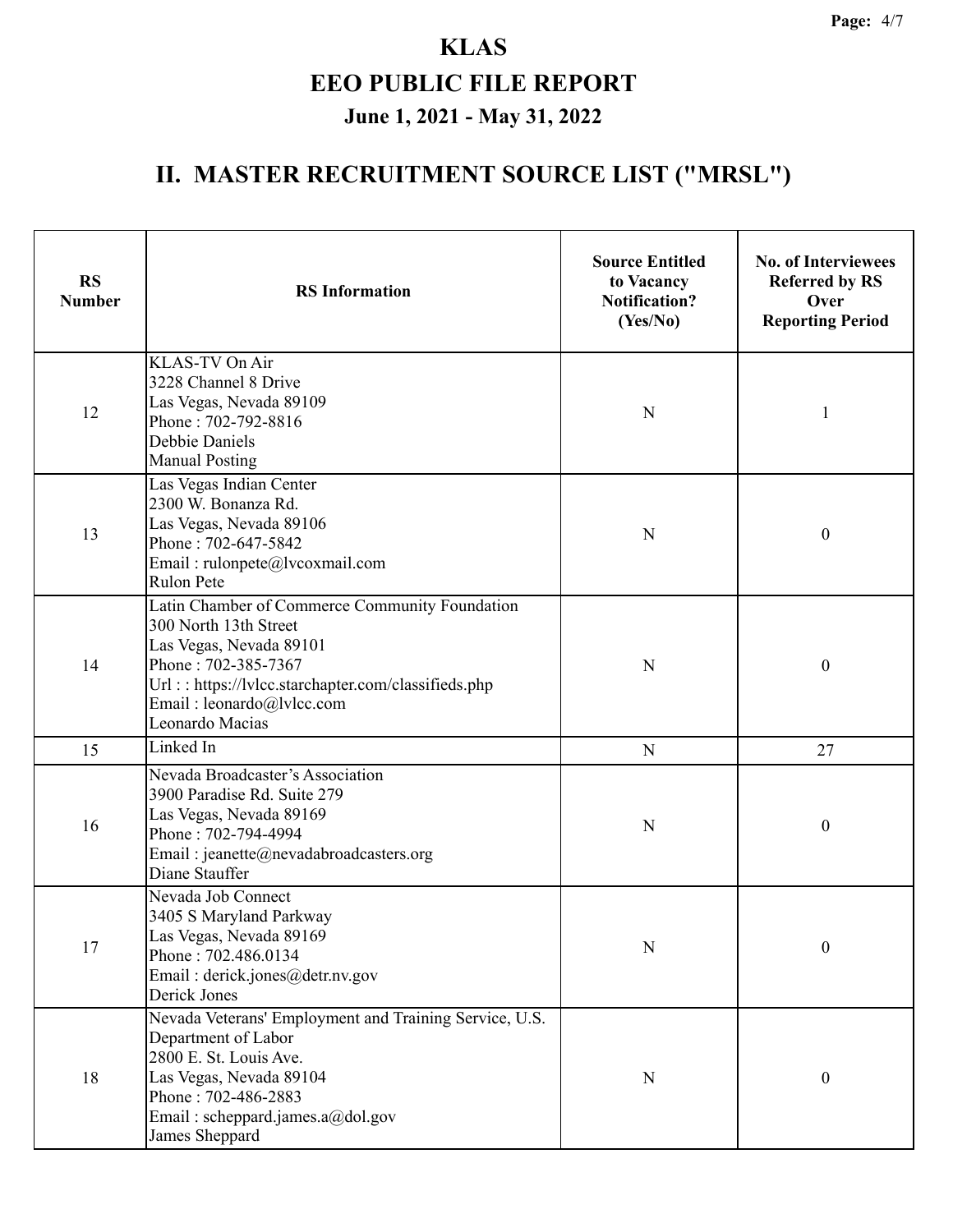| <b>RS</b><br><b>Number</b> | <b>RS</b> Information                                                                                                                                                                                                | <b>Source Entitled</b><br>to Vacancy<br><b>Notification?</b><br>(Yes/No) | <b>No. of Interviewees</b><br><b>Referred by RS</b><br>Over<br><b>Reporting Period</b> |
|----------------------------|----------------------------------------------------------------------------------------------------------------------------------------------------------------------------------------------------------------------|--------------------------------------------------------------------------|----------------------------------------------------------------------------------------|
| 19                         | Nexstar Media Group, Inc.<br>545 E. John Carpenter Freeway Suite 700<br>Irving, Texas 75062<br>Phone: 972-764-6715<br>Terri Bush<br><b>Manual Posting</b>                                                            | N                                                                        | $\boldsymbol{0}$                                                                       |
| 20                         | Nexstar's Facebook Page                                                                                                                                                                                              | N                                                                        | 4                                                                                      |
| 21                         | State of Nevada Department of Employment, Training &<br>Rehabilitation (Job Connect)<br>3405 S. Maryland Parkway<br>Las Vegas, Nevada 89109<br>Phone: 702-486-0102<br>Email: jobbankmpkwy@nvdetr.org<br>Noah Fischel | N                                                                        | $\boldsymbol{0}$                                                                       |
| 22                         | TVJobs.Com<br>P.O. Box 4116<br>Oceanside, California 92052<br>Phone: 800-374-0119<br>Email: info@tvjobs.com<br>Mark Holloway                                                                                         | N                                                                        | $\boldsymbol{0}$                                                                       |
| 23                         | University Colorado Boulder<br>Armory 1B16 UCB 478<br>Boulder, Colorado 80309<br>Phone: 303-492-5480<br>Email: christine.mahoney@colorado.edu<br><b>Christine Mahoney</b>                                            | N                                                                        | $\boldsymbol{0}$                                                                       |
| 24                         | University Nevada Las Vegas Hank Greenspun School of<br>Journalism and Media Studies<br>4505 Maryland Parkway<br>Las Vegas, Nevada 89154<br>Phone: 702-895-3325<br>Email: jennifer.ream@unlv.edu<br>Jennifer Ream    | N                                                                        | $\boldsymbol{0}$                                                                       |
| 25                         | UNLV Career Website-Hire a Rebel<br>4505 Maryland Parkway<br>Las Vegas, Nevada 89154<br>Phone: 702-895-3495<br><b>Station Website</b><br><b>Manual Posting</b>                                                       | $\mathbf N$                                                              | $\boldsymbol{0}$                                                                       |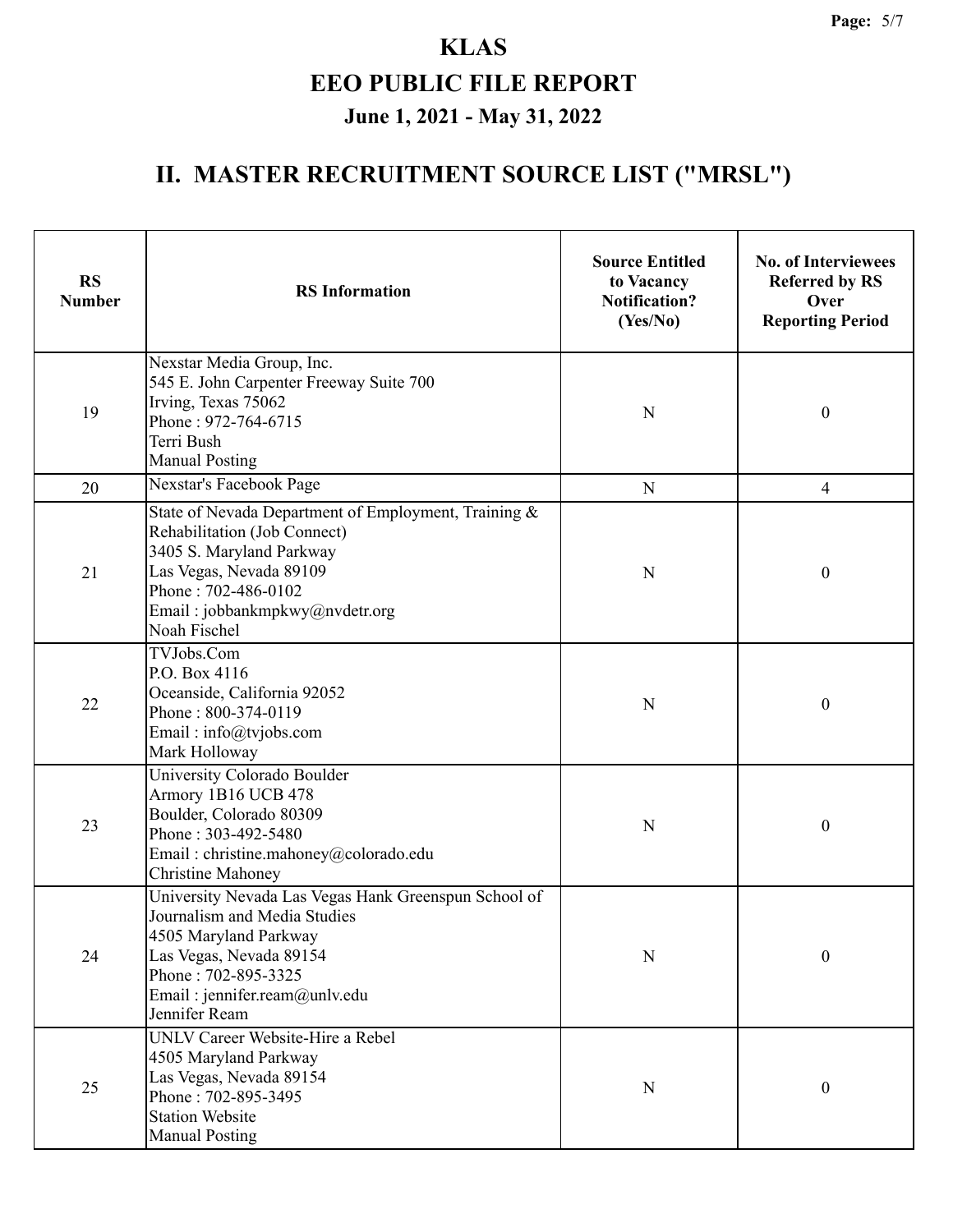| <b>RS</b><br><b>Number</b> | <b>RS</b> Information                                                                                                                                                                                         | <b>Source Entitled</b><br>to Vacancy<br><b>Notification?</b><br>(Yes/No) | <b>No. of Interviewees</b><br><b>Referred by RS</b><br>Over<br><b>Reporting Period</b> |
|----------------------------|---------------------------------------------------------------------------------------------------------------------------------------------------------------------------------------------------------------|--------------------------------------------------------------------------|----------------------------------------------------------------------------------------|
| 26                         | US Vets- Las Vegas Workforce Department<br>525 E. Bonanza Rd.<br>Las Vegas, Nevada 89101<br>Phone: 702-366-0456<br>Email: rawilliams@usvetsinc.org<br>Rashida Williams                                        | N                                                                        | $\theta$                                                                               |
| 27                         | www.mediagignow.com<br>300 South Riverside Plaza Suite 800<br>Chicago, Illinois 60606<br>Phone: 336-553-0620<br>Url : http://www.mediagignow.com<br>Email: customerservice@mediagignow.com<br>MediaGigNow.com | N                                                                        | $\theta$                                                                               |
|                            | <b>TOTAL INTERVIEWS OVER REPORTING PERIOD:</b>                                                                                                                                                                |                                                                          | 139                                                                                    |